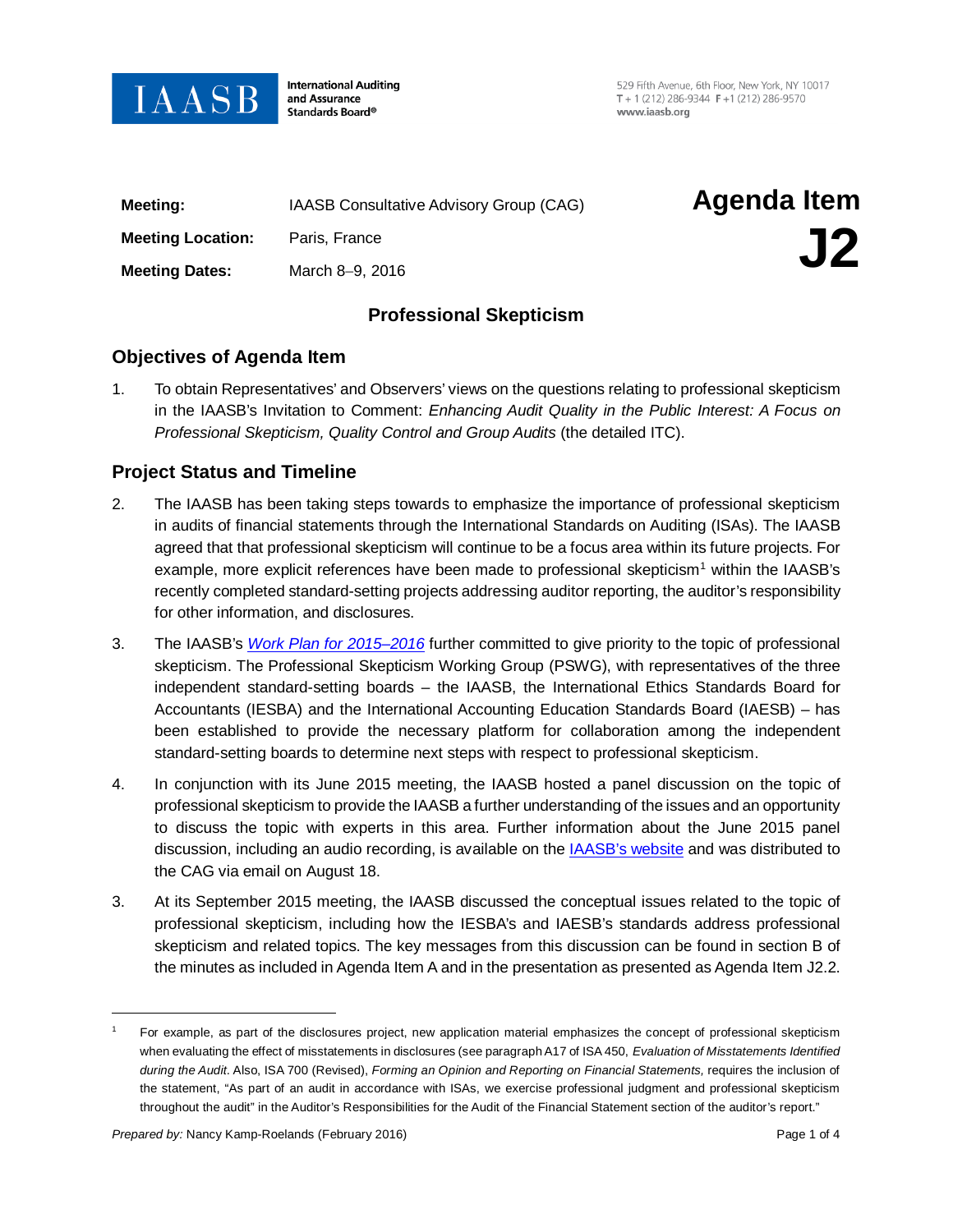5. At its December 2015 meeting, the IAASB approved the ITC, which includes a section on professional skepticism given its relevance to enhancing audit quality. The feedback will further inform the PSWG's efforts to recommend an appropriate way forward to each of the standard-setting boards. The ITC was published in December 2015 and comments are requested by May 16, 2016. In addition, in December 2015 two academics informed the IAASB on a research synthesis with regard to professional skepticism as applied by auditors. The literature research covered the period 2013-2015 and included both published and unpublished research. Further information about the December 2015 presentation is available as a CAG Reference Paper to this agenda item.

# **Format of the Session**

6. The March 2016 session on professional skepticism will be a joint session of the IAASB and IESBA CAG. Prof. Annette Köhler, Chair of the PSWG, will provide a brief background on professional skepticism. This will be followed by a discussion using the questions in **Agenda Item J2.1** to obtain Representatives' and Observers' views on professional skepticism. While the [detailed ITC](http://www.iaasb.org/publications-resources/invitation-comment-enhancing-audit-quality-public-interest) included five questions on the topic of professional skepticism, in the interest of time, the joint session discussion will focus on three of these questions.

# **Matters for CAG Consideration**

7. Representatives and Observers are asked to provide their views about the questions raised in the ITC included as Agenda Item J2.1

# **Material Presented – IAASB and IESBA CAG Papers**

| Agenda Item J2.1 | Extract from IAASB's Invitation to Comment: Enhancing Audit Quality in<br>the Public Interest: A Focus on Professional Skepticism, Quality Control<br>and Group Audits |
|------------------|------------------------------------------------------------------------------------------------------------------------------------------------------------------------|
| Agenda Item J2.2 | Presentation Professional Skepticism                                                                                                                                   |

# **Material Presented – FOR IAASB and IESBA CAG REFERENCE PURPOSES ONLY**

| February 2012 IAASB Staff                                                                                                                           | http://www.iaasb.org/publications-resources/staff-questions-answers-                                                                                                                      |  |
|-----------------------------------------------------------------------------------------------------------------------------------------------------|-------------------------------------------------------------------------------------------------------------------------------------------------------------------------------------------|--|
| Questions &<br>Answers—                                                                                                                             | professional-skepticism-audit-financial-statements                                                                                                                                        |  |
| Professional Skepticism in                                                                                                                          |                                                                                                                                                                                           |  |
| Financial<br>Audit<br>οf<br>an                                                                                                                      |                                                                                                                                                                                           |  |
| <b>Statements</b>                                                                                                                                   |                                                                                                                                                                                           |  |
| December<br>2015 Agenda<br><b>7B-Executive</b><br><b>Item</b><br>summary-State<br>Art<br>оf<br>Research<br>Related<br>to<br>Professional<br>Auditor | http://www.iaasb.org/system/files/meetings/files/20151207-IAASB-<br>Agenda_Item_7B-Executive-Summary-<br>State_of_Art_Research_Related_to_Auditor_Professional_Skepticism-<br>final_0.pdf |  |
| <b>Skepticism</b><br>December 2015 Invitation<br>to Comment:<br>Enhancing<br>Audit Quality in the Public<br>Interest:<br>A<br>Focus<br>on           | http://www.iaasb.org/publications-resources/invitation-comment-<br>enhancing-audit-quality-public-interest                                                                                |  |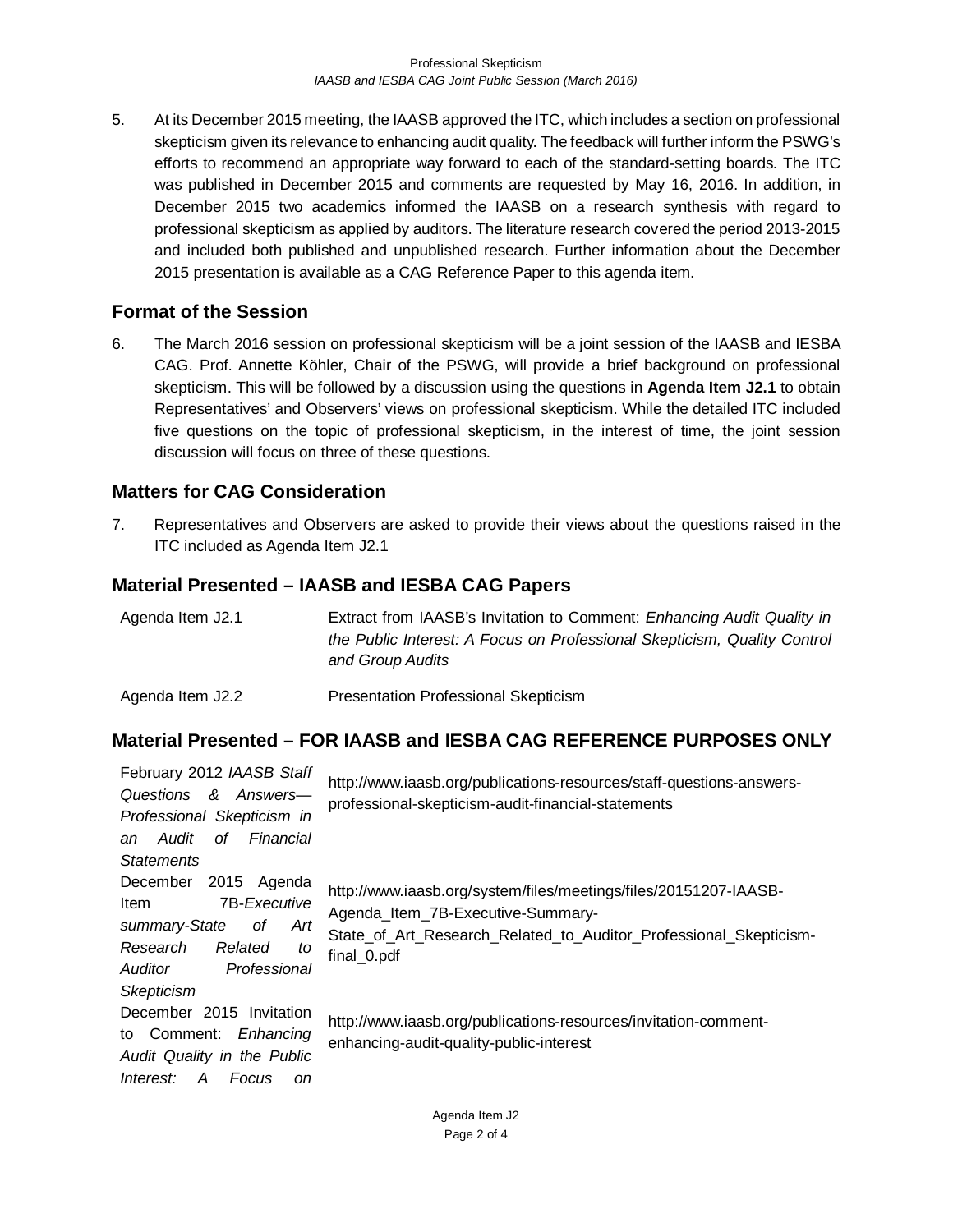#### Professional Skepticism *IAASB and IESBA CAG Joint Public Session (March 2016)*

*Professional Skepticism, Quality Control and Group Audits* (Detailed ITC)

> Agenda Item J2 Page 3 of 4